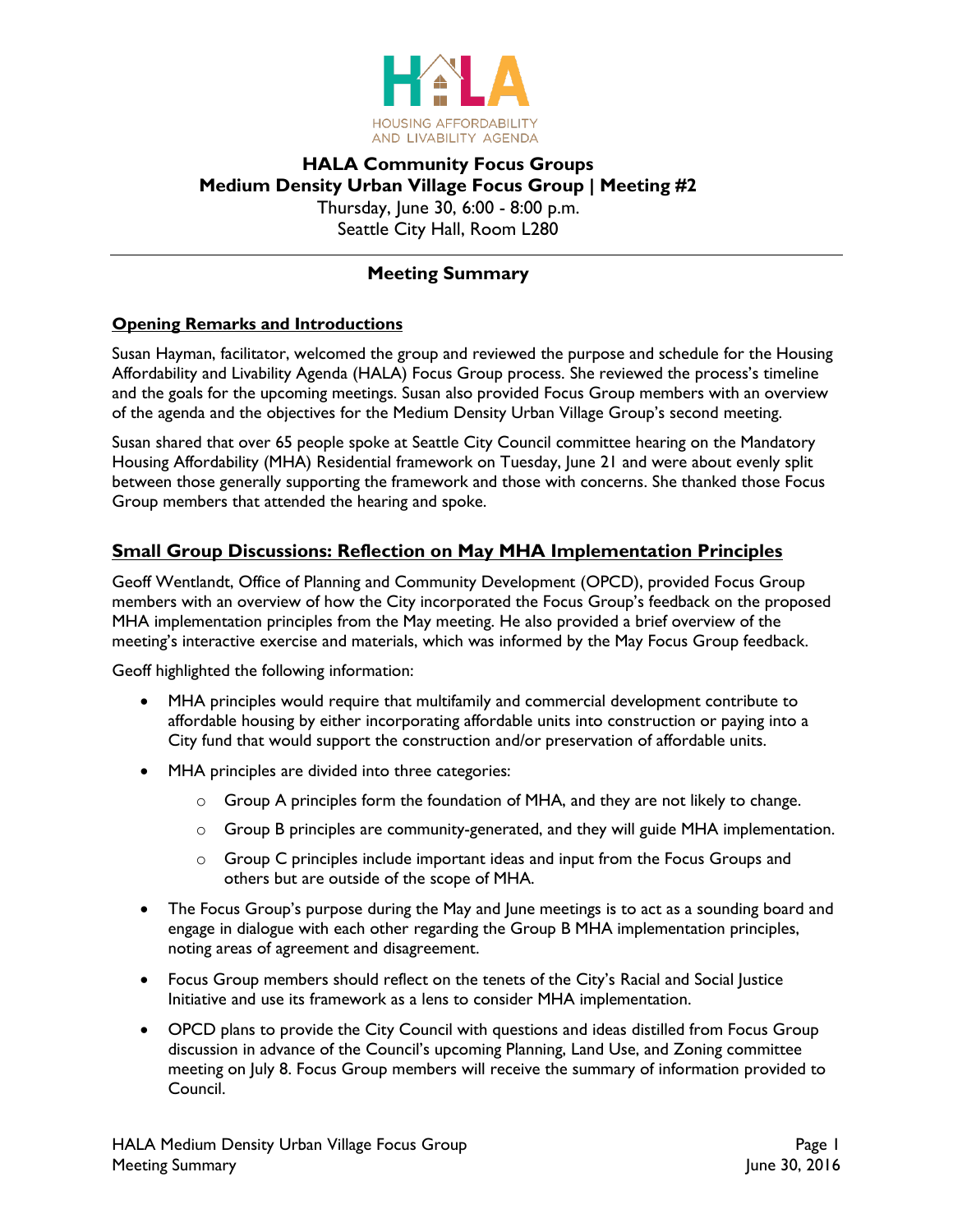Focus Group members divided into three group discussion stations, each one devoted to a collection of MHA Group B principles (one for **Urban Design, Historic Areas, Unique Conditions, and Neighborhood Design**, another for **Housing Options and Transitions**, and another for **Assets & Infrastructure and Urban Village Expansion Areas**). Focus Group members rotated through each of the three discussion stations throughout the meeting and shared thoughts and perspectives with one another. OPCD provided framing questions and supporting topical background information at each station.

Each station included a large sheet on the table illustrating preliminary Focus Group feedback on draft MHA principles following the group's May meeting. Discussion, comments, and suggestions from the small groups were written down on the sheet. The ideas, suggestions, and discussion from the small group session will be incorporated in a draft report of Focus Group input on the principles.

# **Small Group Sharing**

At the conclusion of the three station rotations, Susan invited a spokesperson from each station to share a summary of ideas and questions that emerged during group discussions at their final station. She then invited others to share additional key thoughts. Focus Group members identified the following key points:

### **I. Assets & Infrastructure and Urban Village Expansion Areas:**

- Utilize a multi-node approach in determining urban village expansion area boundaries.
- Parks are underfunded. A lot of the current park spaces are small and in single family zones, so they would not be suitable centers for an urban village.
- Do not rely entirely on a computer-generated walkshed models for determining urban village expansion area boundaries. Ground-truth the boundaries so that they make sense.
- How is expansion measured? The group was skeptical on any sort of clearly defined criteria, such as transit or existing amenities. Mapping expansion can be contentious because there will disagreement about methodology.
- It makes sense to put housing where there are amenities, but the City has not done a good job of putting amenities in places with denser housing.
- Some urban villages lack grocery stores or services. Is there a way for the City to incentivize the development of these?

#### **II. Housing Options and Transitions:**

- These options are all contextual and should take into account different neighborhood settings, such as street size and topography.
- When analyzing a "unit," take into consideration the complexity and variety, not just its size.
- Can developers look into providing a variety of housing options?
- Take zoning into consideration for transitions. Transitions should follow a "wedding cake" model (ensure that the first level of the "cake" is scaled appropriately with subsequent "layers").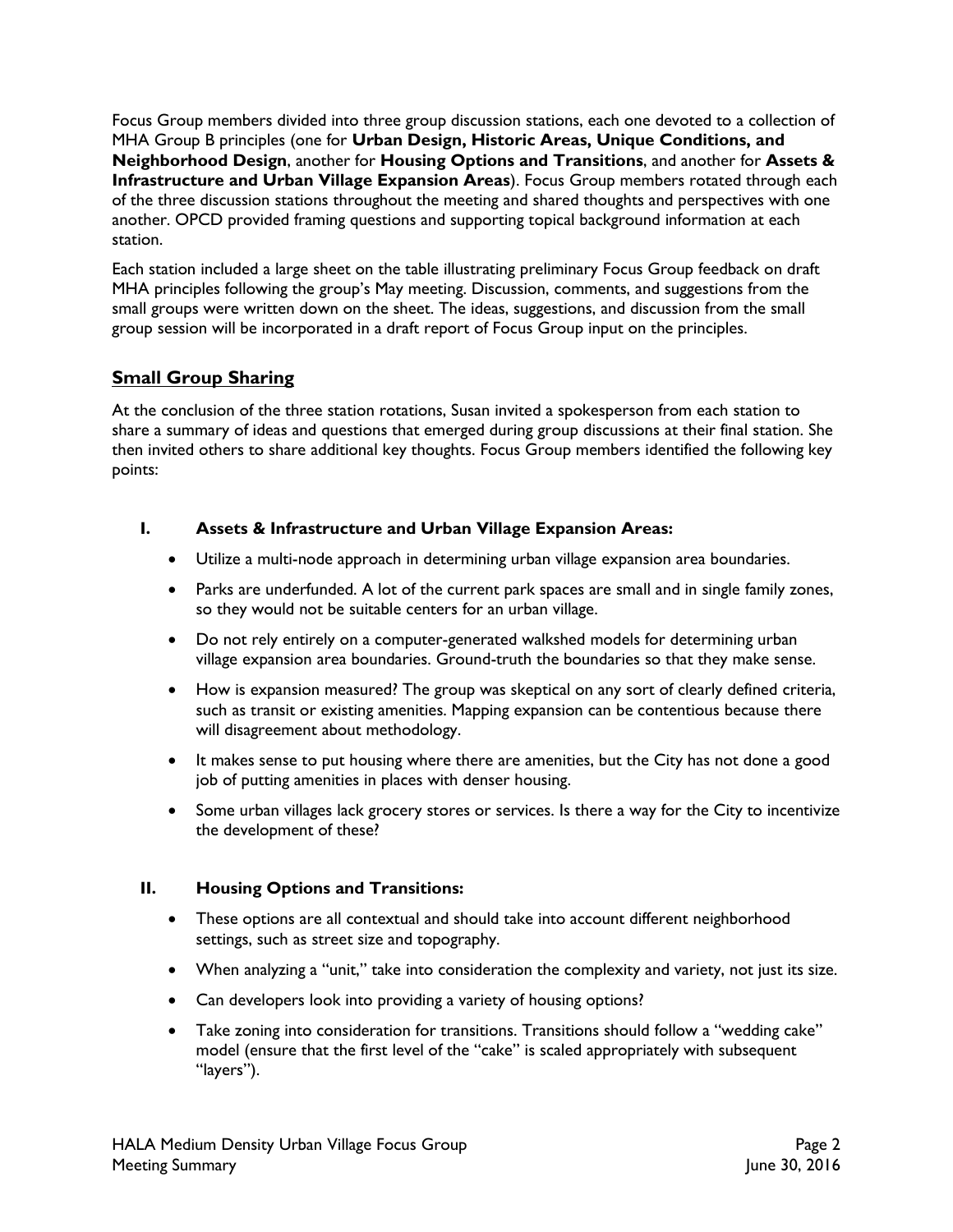Would it be possible to allow very small scale multifamily housing, such as a quadplex, in the transition area from a single family zone? This can be seen in parts of Ballard and Capitol Hill and helps transitions not feel as dramatic.

#### **III. Urban Design, Historic Areas, Unique Conditions, and Neighborhood Design:**

- The group generally liked the upper-level setback that is typical in Vancouver.
- There was a lot of discussion about construction materials:
	- $\circ$  What are the merits of materials that are more durable versus something that uses less durable materials?
	- o A lot of the current affordable housing looks cheap and poorly done.
	- $\circ$  Do materials have an impact on the cost of the building? How does that contribute to or hinder affordable housing? It would be unfortunate to hinder affordable housing because the regulations are too stringent and/or costly.
	- o What sort of requirements can the City provide to ensure materials are environmentally friendly?
- Design guidelines for each neighborhood are important. If the City works with neighborhoods to ensure each has these guidelines, it would help with design, context, and scale.
- Developers should be required to follow urban design standards and design codes. That is, what is designed should be built.
- The group encouraged the City to catalogue historical buildings.
- There was general agreement around considering historic areas and buildings for zoning changes. While they support honoring historical areas, there is concern that these areas could become more expensive because of restrictions on future development.
- Is the City focusing more on capacity than affordability?
- Urban design should also include design of the public realm along the street. Retail strategies should utilize the public realm as much as possible.
- As the conversation about increased zoning capacity continues over the next year, it is very important to have updated design review guidelines developed and ready for application.

Susan noted that she overhead discussions around "payment and performance" in MHA. She said City staff intend to follow up with additional information/data for Focus Group members.

Geoff thanked the Focus Group members for their engaged discussion this evening, and asked that they encourage others in their group to attend future meetings.

### **Observer Comment**

Susan invited the observers to share brief comments with the group, which are roughly quoted here:

• One observer noted that they really liked hearing the conversations. They had read that less than one percent of the 30,000 new units being built are larger than one-bedroom apartments. The observer wanted to know: how do we get the money for two- and three-bedroom

HALA Medium Density Urban Village Focus Group Page 3 Meeting Summary June 30, 2016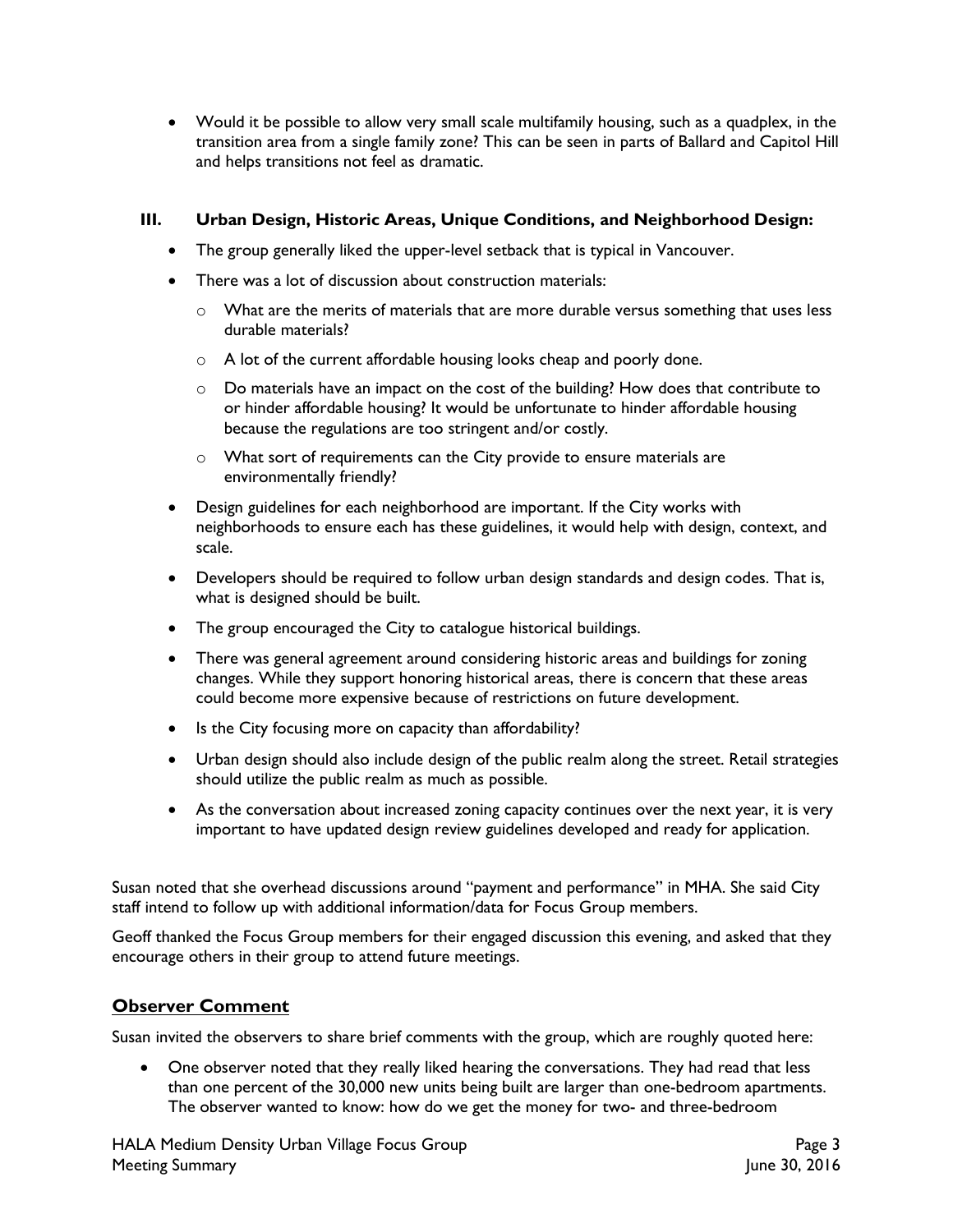apartment units for families rather than more single-family homes? Another comment was about the in-lieu fees versus building affordable units on site. At the City Council hearing, a lot of people were saying that there should not be in-lieu fees as an option, and that the percentage of affordable units in a project should be higher than seven percent.

 One observer was concerned about the cumulative effect of increased density on neighborhoods and how common assets, such as parks, quiet streets, and dark nights, may be changing because of tall buildings with a lot of people. The observer expressed a need to expand the design guidelines to talk about these effects and maybe bring in people from other departments, like Parks, to talk about this.

# **Next Steps**

Susan thanked the group for the discussion and noted that the group's next meeting will be held back at City Hall on July 28 from 6:00 to 8:00 p.m. Susan explained that, at the next meeting, the City will share the feedback they heard about the principles from the focus groups and other public engagement. The City will share the final principles at the August meeting. Susan reminded the group that the "Consider.it" online tool is live and will be used throughout the process to facilitate an ongoing dialogue with the public. She explained that focus group members are invited to participate online as well.

Focus Group members shared the following questions and comments:

- When will the City share Focus Group input on these principles with City Council?
	- $\circ$  Geoff noted that the input (likely a draft report) will be shared in time for the July 8 City Council briefing. He also committed to sharing the draft report with the Focus Groups.
- Could there be some sort of sliding scale for developers about whether the performance or inlieu fees apply?
	- o While there wasn't time to discuss this, a number of Focus Group members seemed to support this approach.
- Why aren't single family homes a part of this conversation? And in that vein, not just single family, but two-, three-, four-, and five-family units?
	- o This will be on the table for future discussion.

# **Attendees**

#### **Focus Group members:**

- Andrea Akita
- **•** Andrea Tousignant (Expansion)
- Barbara Guzman
- **•** Brie Gyncild
- David Osaki
- Denechia Powell
- Haregu Kidane
- Hendrik de Kock
- lin Lee
- Jingyang Chen
- Jon Jurich
- Mallory Kronlund (Lower Density)
- Laurie Torres
- Matt Hutchins
- Maureen Cartano
- Melissa Bailey
- Michael Lanthier
- Peter Amos
- Peter Hornyack
- Peter Wehrli
- Rick Hooper
- Ryan DiRaimo
- Sarah Armstrong
- Shanna Alvarez
- Sue Shaw (Hub)
- Toby Thaler
- Wendy Cho Ripp